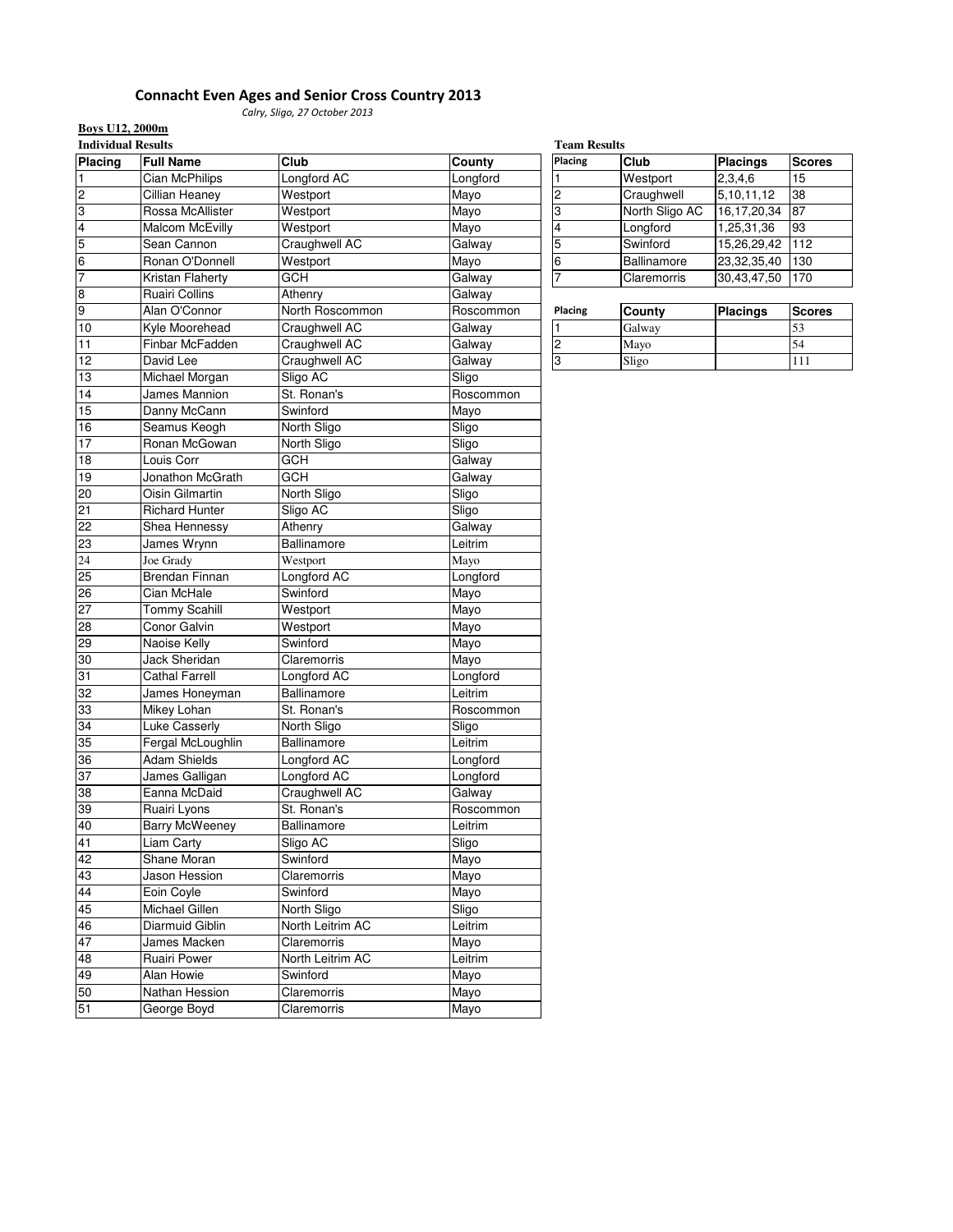### **Girls U12, 2000m**

| <b>Individual Results</b>                 |                       |                    |           | <b>Team Results</b>      |                |             |               |
|-------------------------------------------|-----------------------|--------------------|-----------|--------------------------|----------------|-------------|---------------|
| Placing                                   | <b>Full Name</b>      | Club               | County    | Placing                  | <b>Club</b>    | Placings    | <b>Scores</b> |
| $\overline{1}$                            | Saoirse O'Brien       | Westport           | Mayo      |                          | Craughwell     | 3,5,11,20   | 39            |
| $\overline{c}$                            | Sarah Murphy          | Longford AC        | Longford  | 2                        | St Ronan       | 4,7,8,28,   | 47            |
| ო                                         | Niamh Niland          | Craughwell AC      | Galway    | 3                        | <b>Ballina</b> | 12,13,29,33 | 87            |
|                                           | Rebecca Lowe          | St. Ronan's        | Roscommon | $\overline{\mathcal{L}}$ | Swinford       | 16,17,32,34 | 99            |
|                                           | Jennifer Huhes        | Craughwell AC      | Galway    | 5                        | North Leitrim  | 9,23,36,41, | 109           |
| $\frac{4}{5}$ $\frac{5}{6}$ $\frac{1}{7}$ | Rebekah McHale        | Lake District AC   | Mayo      | $\,$ 6                   | Westport       | 1,22,50,54  | 127           |
|                                           | Roisin Mulvihill      | St. Ronan's        | Roscommon |                          |                |             |               |
| $\frac{8}{9}$                             | Aoife Campbell        | St. Ronan's        | Roscommon | Placing                  | County         |             | Score         |
|                                           | Ella McDaid           | North Leitrim AC   | Leitrim   |                          | Mayo           |             | 61            |
| $\overline{10}$                           | Ellie O'Rourke        | Ballinamore        | Leitrim   | $\overline{2}$           | Galway         |             | 78            |
| 11                                        | Ailbhe Miskella       | Craughwell AC      | Galway    | $\overline{\mathbf{3}}$  | Leitrim        |             | 139           |
| $\overline{12}$                           | Aisling Gaughan       | <b>Ballina</b>     | Mayo      | $\overline{4}$           | Sligo          |             | 253           |
| 13                                        | Joanne Loftus         | <b>Ballina</b>     | Mayo      |                          |                |             |               |
| 14                                        | Ciara O'Rourke        | Claremorris        | Mayo      |                          |                |             |               |
| 15                                        | <b>KATIE Gibbons</b>  | <b>CASTLEBAR</b>   | Mayo      |                          |                |             |               |
| 16                                        | <b>Emily Yeates</b>   | Swinford           | Mayo      |                          |                |             |               |
| $\overline{17}$                           | Rachel Mullanev       | Swinford           | Mayo      |                          |                |             |               |
| 18                                        | Ciara Griffin         | Athenry            | Galway    |                          |                |             |               |
| 19                                        | Zoe Forde             | Claremorris        | Mayo      |                          |                |             |               |
| 20                                        | Mia Waters            | Craughwell AC      | Galway    |                          |                |             |               |
| 21                                        | Sarah McCartin        | Craughwell AC      | Galway    |                          |                |             |               |
| 22                                        | Annie Noonan          | Westport           | Mayo      |                          |                |             |               |
| S2                                        | Sarah Brady           | North Leitrim AC   | Leitrim   |                          |                |             |               |
| 24                                        | Maedbh Mooney         | Sligo AC           | Sligo     |                          |                |             |               |
| 25                                        | Ela Tomczak           | GCH                | Galway    |                          |                |             |               |
| 26                                        | Chloe Dolan           | Mohill & District  | Leitrim   |                          |                |             |               |
| 27                                        | Sarah Woods           | Craughwell AC      | Galway    |                          |                |             |               |
| 28                                        | Ella McGynn           | St. Ronan's        | Roscommon |                          |                |             |               |
| 29                                        | Catherine O'Reilly    | <b>Ballina</b>     | Mayo      |                          |                |             |               |
| 30                                        | <b>Aoilbhe Deeley</b> | Athenry            | Galway    |                          |                |             |               |
| 31                                        | Laura Kenny           | Athenry            | Galway    |                          |                |             |               |
| 32                                        | Sian Kelly            | Swinford           | Mayo      |                          |                |             |               |
| cc                                        | <b>Finola Collins</b> | Ballina            | Mayo      |                          |                |             |               |
| 34                                        | Nicole Moran          | Swinford           | Mayo      |                          |                |             |               |
| 35                                        | Genevieve Canning     | Mohill & District  | Leitrim   |                          |                |             |               |
| 36                                        | Jennifer Montgomery   | North Leitrim AC   | Leitrim   |                          |                |             |               |
| 37                                        | Alisha Lannon         | North Roscommon AC | Roscommon |                          |                |             |               |
| 38                                        | Laoise McBrien        | North Sligo AC     | Sligo     |                          |                |             |               |
| 39                                        | Clare Bracken         | Swinford           | Mayo      |                          |                |             |               |
| 40                                        | <b>Brid McSharry</b>  | North Sligo AC     | Sligo     |                          |                |             |               |
| 41                                        | Leah Fox              | North Leitrim AC   | Leitrim   |                          |                |             |               |
| 42                                        | Sinead Duggan         | <b>GCH</b>         | Galway    |                          |                |             |               |
| 43                                        | Lara Mulvaney         | North Leitrim AC   | Leitrim   |                          |                |             |               |
| $\overline{44}$                           | Ciara Mullarkey       | <b>Ballina</b>     | Mayo      |                          |                |             |               |
| 45                                        | Jessica Moran         | Swinford           | Mayo      |                          |                |             |               |
| 46                                        | <b>Ilana Philips</b>  | Swinford           | Mayo      |                          |                |             |               |
| 47                                        | Sheena Gallagher      | Swinford           | Mayo      |                          |                |             |               |
| 48                                        | Emma Kelly            | North Sligo AC     | Sligo     |                          |                |             |               |
| 49                                        | Caoimhe Hughes        | North Leitrim AC   | Leitrim   |                          |                |             |               |
| 50                                        | Ella Staunton         | Westport           | Mayo      |                          |                |             |               |
| 51                                        | <b>Tara Cawley</b>    | Sligo AC           | Sligo     |                          |                |             |               |
| 52                                        | Jane Cawley           | Sligo AC           | Sligo     |                          |                |             |               |
| 53                                        | Sarah Murphy          | Mohill & District  | Leitrim   |                          |                |             |               |
| 54                                        | Eimear Corduff        | Westport           | Mayo      |                          |                |             |               |
| 55                                        | <b>Elise Philips</b>  | Swinford           | Mayo      |                          |                |             |               |

| <b>Placing</b> | <b>Club</b>    | <b>Placings</b> | <b>Scores</b> |  |  |  |
|----------------|----------------|-----------------|---------------|--|--|--|
|                | Craughwell     | 3,5,11,20       | 39            |  |  |  |
| $\overline{2}$ | St Ronan       | 4,7,8,28,       | 47            |  |  |  |
| 3              | <b>Ballina</b> | 12,13,29,33     | 87            |  |  |  |
| $\overline{4}$ | Swinford       | 16, 17, 32, 34  | 99            |  |  |  |
| 5              | North Leitrim  | 9,23,36,41,     | 109           |  |  |  |
| 6              | Westport       | 1,22,50,54      | 127           |  |  |  |
|                |                |                 |               |  |  |  |

| Placing | County  | Score |
|---------|---------|-------|
|         | Mayo    |       |
|         | Galway  | 78    |
|         | Leitrim | 139   |
|         | Sligo   | 253   |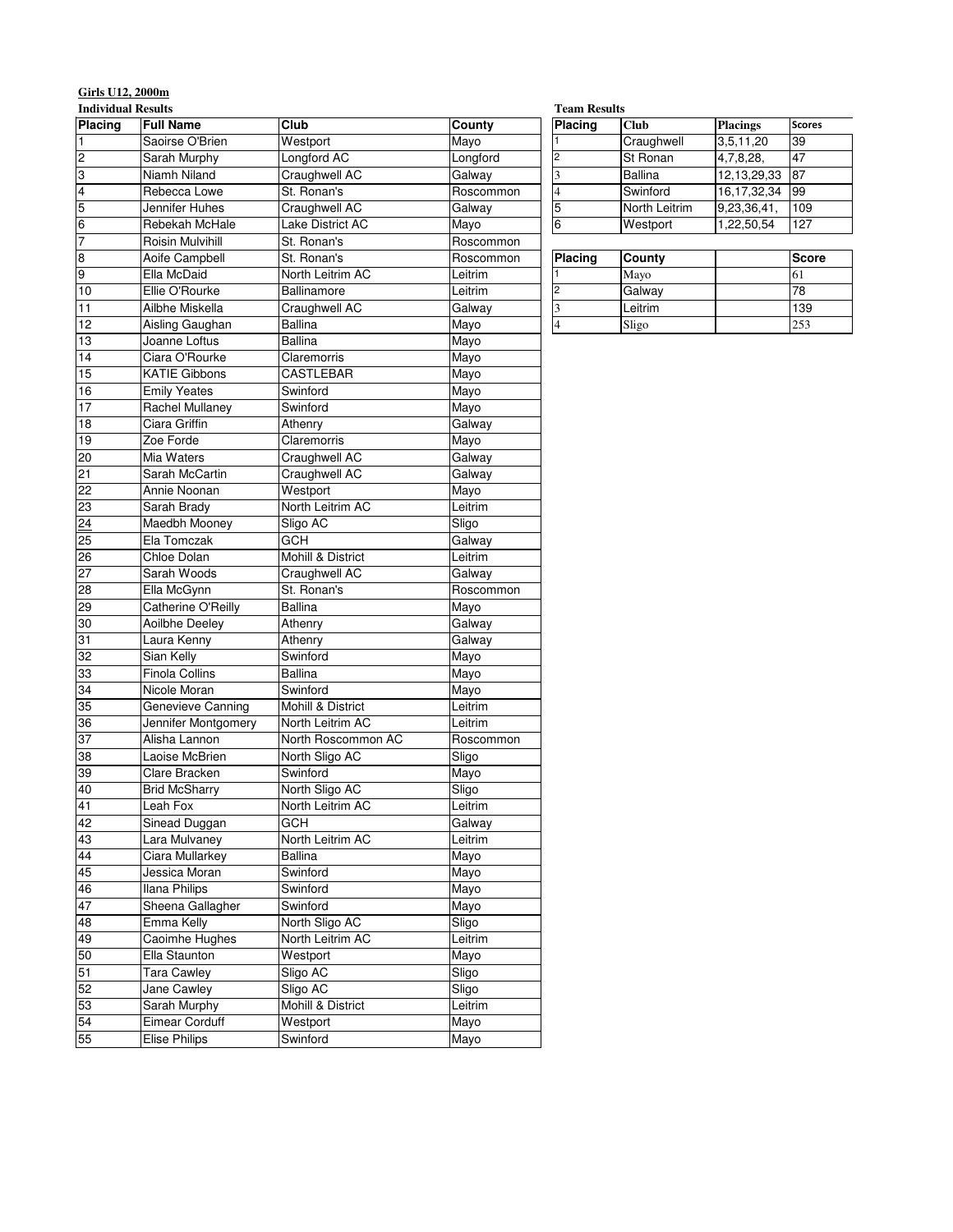# **Boys U14, 3000m**

**Individual Result**

| Placing                 | <b>Full Name</b>        | Club                      | County    | Placing                 | Club        | Placings        | <b>Scores</b> |
|-------------------------|-------------------------|---------------------------|-----------|-------------------------|-------------|-----------------|---------------|
| $\mathbf{1}$            | Oisin Lyons             | Craughwell AC             | Galway    |                         | Westport    | 2,3,6,13        | 24            |
| $\overline{2}$          | <b>Aaron Doherty</b>    | Westport                  | Mayo      | $\overline{c}$          | Craughwell  | 1,9,18,20       | 48            |
| 3                       | Cian McAllister         | Westport                  | Mayo      | 3                       | Sligo AC    | 5,7,19,24       | 55            |
| $\overline{\mathbf{4}}$ | <b>Jack Maher</b>       | Club Lúthchleas Chonamara | Galway    | $\overline{\mathbf{4}}$ | Swinford    | 12,16,30,31     | 89            |
| 5                       | Cathal Corcoran         | sligo ac                  | Sligo     | 5                       | North Sligo | 17,21,28,29     | 95            |
| $\overline{6}$          | Luke Dawson             | Westport                  | Mayo      |                         |             |                 |               |
| $\overline{7}$          | Leo Doherty             | sligo AC                  | Sligo     | Placing                 | County      | <b>Placings</b> | <b>Scores</b> |
| $\overline{\mathbf{8}}$ | Dylan Corr              | <b>GCH</b>                | Galway    |                         | Mayo        |                 | 44            |
| 9                       | Conor Lee               | Craughwell AC             | Galway    | $\overline{c}$          | Galway      |                 | 60            |
| 10                      | Cormac MacDermott       | <b>Ballina</b>            | Mayo      | 3                       | Sligo       |                 | 93            |
| 11                      | Ewan Duffy              | Lake District AC          | Mayo      |                         |             |                 |               |
| 12                      | Conor Gallagher         | Swinford                  | Mayo      |                         |             |                 |               |
| 13                      | <b>Patrick Chambers</b> | Westport                  | Mayo      |                         |             |                 |               |
| 14                      | Dara Mulvihill          | St. Ronan's               | Roscommon |                         |             |                 |               |
| 15                      | Marley Hoban            | Westport                  | Mayo      |                         |             |                 |               |
| 16                      | Liam McCann             | Swinford                  | Mayo      |                         |             |                 |               |
| 17                      | <b>Michael Kerins</b>   | North Sligo               | Sligo     |                         |             |                 |               |
| 18                      | Patrick Noonan          | Craughwell AC             | Galway    |                         |             |                 |               |
| 19                      | Noel Bourke             | sligo ac                  | Sligo     |                         |             |                 |               |
| 20                      | Luke Finn               | Craughwell AC             | Galway    |                         |             |                 |               |
| 21                      | Owen Anderson           | North Sligo               | Sligo     |                         |             |                 |               |
| 22                      | Gavin Forde             | Craughwell AC             | Galway    |                         |             |                 |               |
| 23                      | Sean Noonan             | Craughwell AC             | Galway    |                         |             |                 |               |
| 24                      | <b>Connor Melvin</b>    | sligo ac                  | Sligo     |                         |             |                 |               |
| 25                      | Oisin McLoughlin        | Ballinamore               | Leitrim   |                         |             |                 |               |
| 26                      | James Bolger            | North Roscommon           | Roscommon |                         |             |                 |               |
| 27                      | <b>Jack Connor</b>      | sligo ac                  | Sligo     |                         |             |                 |               |
| 28                      | Colm McBrien            | North Sligo               | Sligo     |                         |             |                 |               |
| 29                      | Conor Herity            | North Sligo               | Sligo     |                         |             |                 |               |
| 30                      | <b>Matthew Coyle</b>    | Swinford                  | Mayo      |                         |             |                 |               |
| 31                      | Padraig Moran           | Swinford                  | Mayo      |                         |             |                 |               |
| 32                      | John Flynn              | St. Ronan's               | Roscommon |                         |             |                 |               |

#### **Team Results**

| Placing        | Club        | <b>Placings</b> | <b>Scores</b> |  |  |  |
|----------------|-------------|-----------------|---------------|--|--|--|
|                | Westport    | 2,3,6,13        | 24            |  |  |  |
| 2              | Craughwell  | 1,9,18,20       | 48            |  |  |  |
| l3             | Sligo AC    | 5,7,19,24       | 55            |  |  |  |
| $\overline{4}$ | Swinford    | 12,16,30,31     | 89            |  |  |  |
| 15             | North Sligo | 17,21,28,29     | 95            |  |  |  |

| Placing | County | Placings | <b>Scores</b> |
|---------|--------|----------|---------------|
|         | Mayo   |          | 44            |
|         | Galway |          | 60            |
| о       | Sligo  |          | 93            |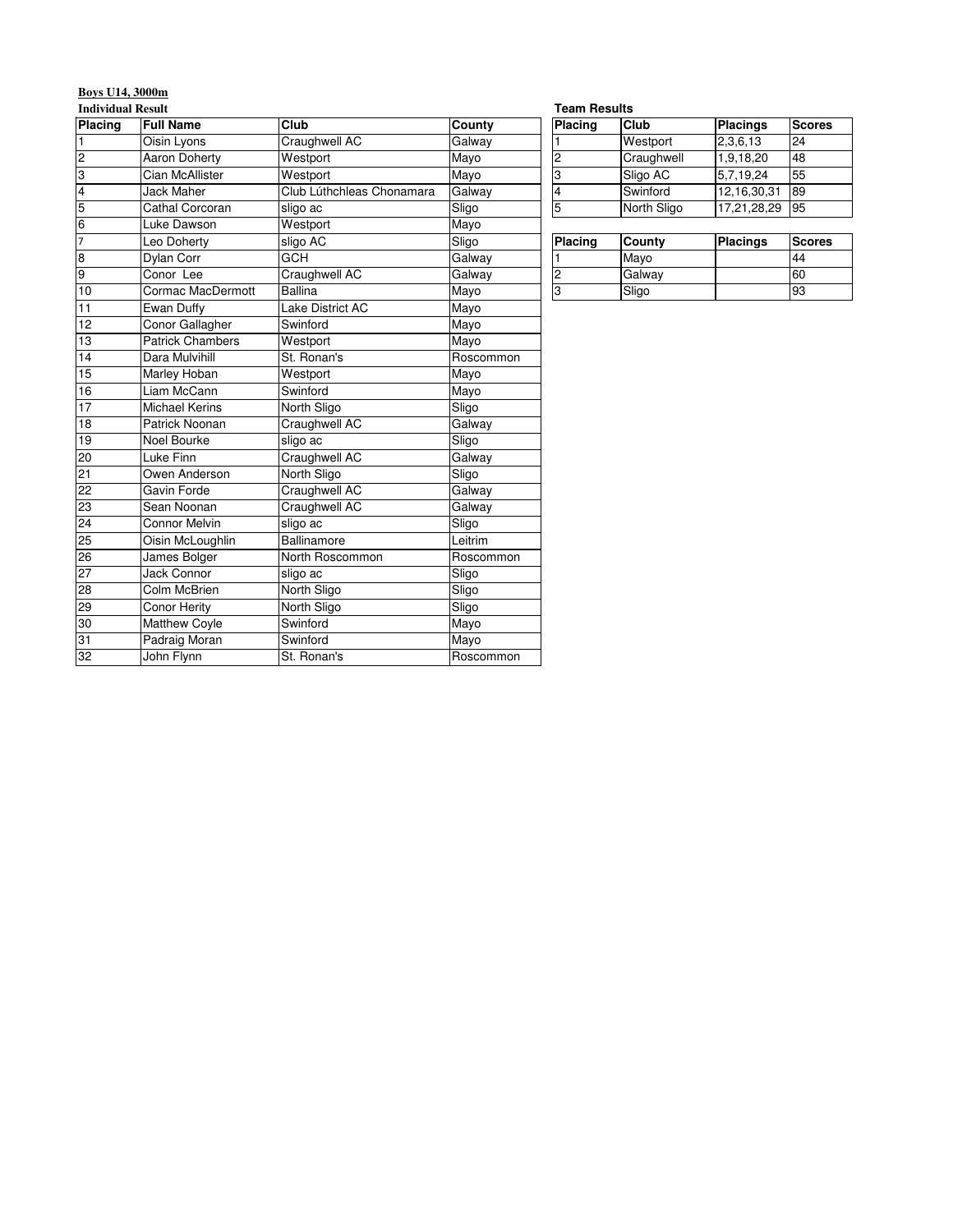# **Girls U14, 3000m**

**Individual Result**

| Placing        | <b>Full Name</b>    | Club               | County    | Placing                 | Club       | Placings    | <b>Scores</b> |
|----------------|---------------------|--------------------|-----------|-------------------------|------------|-------------|---------------|
| $\mathbf{1}$   | Laoise Geraghty     | <b>GCH</b>         | Galway    |                         | Swinford   | 4,5,6,15    | 30            |
| $\overline{c}$ | Aoife Sheehy        | GCH                | Galway    | $\overline{c}$          | <b>GCH</b> | 1,2,12,35   | 50            |
| 3              | Alannah Duffy       | Lake District AC   | Mayo      | $\overline{\mathbf{3}}$ | Sligo AC   | 9,11,21,22  | 63            |
| $\overline{4}$ | Anna Yeates         | Swinford           | Mayo      | $\overline{4}$          | Craughwell | 17,26,27,28 | 98            |
| 5              | Maeve Gallagher     | Swinford           | Mayo      |                         |            |             |               |
| $\overline{6}$ | Eorna Mulroy        | Swinford           | Mayo      | Placing                 | County     |             | <b>Scores</b> |
| 7              | Ellen Noonan        | Westport           | Mayo      |                         | Mayo       |             | 35            |
| $\overline{8}$ | Maeve Dervin        | Roscommon AC       | Roscommon | $\overline{c}$          | Galway     |             | 61            |
| 9              | Ailbhe Morgan       | sligo ac           | Sligo     | $\overline{\mathbf{3}}$ | Sligo      |             | 101           |
| 10             | <b>Bridget Mils</b> | <b>Ballina</b>     | Mayo      |                         |            |             |               |
| 11             | Aoife Morris        | sligo ac           | Sligo     |                         |            |             |               |
| 12             | Laura Nally         | <b>GCH</b>         | Galway    |                         |            |             |               |
| 13             | <b>Arlene Earls</b> | LOUGHREA AC        | Galway    |                         |            |             |               |
| 14             | Sadbh McCarthy      | North Sligo        | Sligo     |                         |            |             |               |
| 15             | Niamh McCann        | Swinford           | Mayo      |                         |            |             |               |
| 16             | Aishling Kenny      | Athenry            | Galway    |                         |            |             |               |
| 17             | Rachael Hughes      | Craughwell AC      | Galway    |                         |            |             |               |
| 18             | Sarah Gilhooley     | Athenry            | Galway    |                         |            |             |               |
| 19             | Eva McKiernan       | St. Ronan's        | Roscommon |                         |            |             |               |
| 21             | <b>Tara Carty</b>   | sligo ac           | Sligo     |                         |            |             |               |
| 22             | Liadh Hanly         | sligo ac           | Sligo     |                         |            |             |               |
| 23             | Louise Kennedy      | St. Ronan's        | Roscommon |                         |            |             |               |
| 24             | Eimear Joyce        | sligo ac           | Sligo     |                         |            |             |               |
| 25             | Dearbhaile Rooney   | Longford AC        | Longford  |                         |            |             |               |
| 26             | Sinead Kennedy      | Craughwell AC      | Galway    |                         |            |             |               |
| 27             | Catherine Noonan    | Craughwell AC      | Galway    |                         |            |             |               |
| 28             | Amy Tuohy           | Craughwell AC      | Galway    |                         |            |             |               |
| 29             | Kasey Bruen         | Carrick-on-Shannon | Leitrim   |                         |            |             |               |
| 29             | Aoife Coyle         | Swinford           | Mayo      |                         |            |             |               |
| 30             | Sarah Phillips      | Craughwell AC      | Galway    |                         |            |             |               |
| 31             | Caoimhe O'Sullivan  | sligo ac           | Sligo     |                         |            |             |               |
| 32             | Fiona Commin        | Craughwell AC      | Galway    |                         |            |             |               |
| 33             | Niamh Brady         | Longford AC        | Longford  |                         |            |             |               |
| 34             | Sarah Sloane        | Longford AC        | Longford  |                         |            |             |               |
| 35             | Mary Duggan         | <b>GCH</b>         | Galway    |                         |            |             |               |

| Team Results |
|--------------|
|              |

| <b>Placing</b> | Club       | <b>Placings</b> | <b>Scores</b> |
|----------------|------------|-----------------|---------------|
|                | Swinford   | 4,5,6,15        | '30           |
|                | <b>GCH</b> | 1,2,12,35       | 50            |
| 3              | Sligo AC   | 9,11,21,22      | 63            |
| 4              | Craughwell | 17,26,27,28     | 198           |

| Placing | County | <b>Scores</b> |
|---------|--------|---------------|
|         | Mayo   | 35            |
|         | Galway | 61            |
|         | Sligo  | 101           |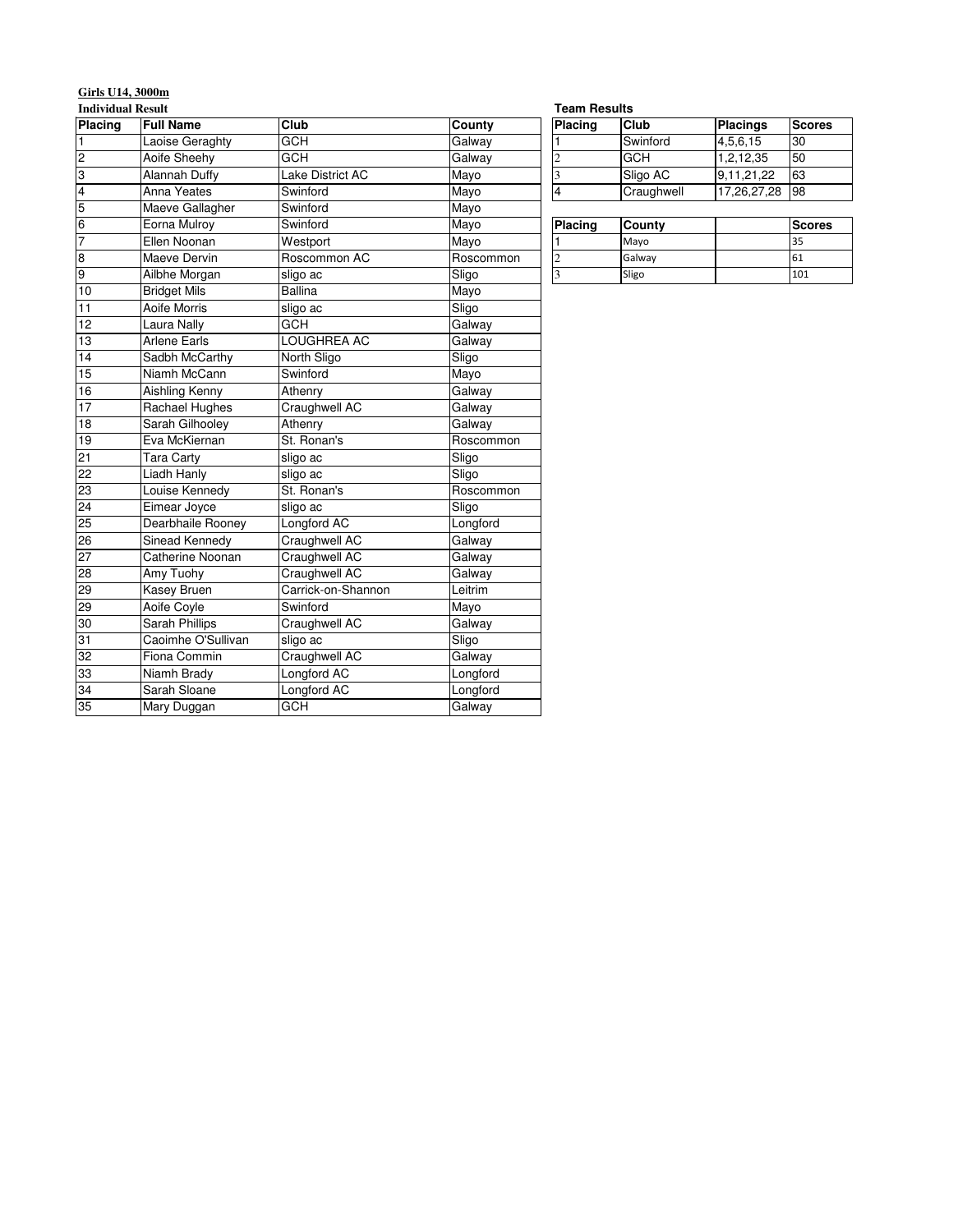# **U16 Boys 4,000m**

### **Individual Result**

| Placing | <b>Full Name</b>       | <b>Club</b>        | County  | <b>Placing</b> | Club       | Placings        | <b>Scores</b> |
|---------|------------------------|--------------------|---------|----------------|------------|-----------------|---------------|
|         | <b>Adam Philips</b>    | Swinford           | Mayo    |                | Cruaghwell | 2,3,10,11       | 26            |
| 2       | Liam Moran             | Craughwell AC      | Galway  | $\overline{2}$ | Swinford   | 1,4,8,17        | 30            |
| 3       | Oisin Doyle            | Craughwell AC      | Galway  |                |            |                 |               |
| 4       | Christopher O'Sullivan | Swinford           | Mayo    | Placing        | County     | <b>Placings</b> | <b>Scores</b> |
| 5       | Jack Gilheany          | <b>Ballinamore</b> | Leitrim |                | Galway     |                 | 41            |
| 6       | <b>Brian Burke</b>     | Ballinasloe & Dist | Galway  |                |            |                 |               |
| 7       | Darragh Kelly          | North Sligo        | Sligo   |                |            |                 |               |
| 8       | Shane Bracken          | Swinford           | Mayo    |                |            |                 |               |
| 9       | David Brown            | LOUGHREA AC        | Galway  |                |            |                 |               |
| 10      | <b>Matthew Barrett</b> | Craughwell AC      | Galway  |                |            |                 |               |
| 11      | James Cahalane         | Craughwell AC      | Galway  |                |            |                 |               |
| 12      | Ciaran Kenny           | Ballinamore        | Leitrim |                |            |                 |               |
| 13      | Shane Gavin            | Westport           | Mayo    |                |            |                 |               |
| 14      | <b>Ben Garrard</b>     | Craughwell AC      | Galway  |                |            |                 |               |
| 15      | Diarmuid Harvey        | Craughwell AC      | Galway  |                |            |                 |               |
| 16      | Riordan O'Rourke       | Ballinamore        | Leitrim |                |            |                 |               |
| 17      | Dylan Kelly            | Swinford           | Mayo    |                |            |                 |               |

#### **Team Results**

| <b>Placing</b> | Club          | Placings        | <b>Scores</b> |
|----------------|---------------|-----------------|---------------|
|                | Cruaghwell    | 2,3,10,11       | 26            |
|                | Swinford      | 1,4,8,17        | 30            |
|                |               |                 |               |
| <b>Placing</b> | County        | <b>Placings</b> | <b>Scores</b> |
|                | $\sim$ $\sim$ |                 | $\sim$        |

#### **U16 Girls 4,000m Individual Result**

| Placing         | <b>Full Name</b>  | Club                  | County   | Placing | <b>Club</b> | <b>Placings</b> | <b>Scores</b> |
|-----------------|-------------------|-----------------------|----------|---------|-------------|-----------------|---------------|
|                 | Aoife O'Brien     | Westport              | Mayo     |         | Craughwell  | 6,8,9,11        | 34            |
| $\overline{c}$  | Sorcha McAllister | Westport              | Mayo     | 2       | Sligo AC    | 12, 13, 16, 17  | 58            |
| 3               | Alice Hynes       | Swinford              | Mayo     |         |             |                 |               |
| $\overline{4}$  | Shannen Lee       | Athenry               | Galway   | Placing | County      | <b>Placings</b> | <b>Scores</b> |
| 5               | Ann Moroney       | <b>GCH</b>            | Galway   |         | Galway      |                 | 43            |
| $6\phantom{a}6$ | Dearbhaile Walshe | Craughwell AC         | Galway   |         |             |                 |               |
| 7               | Annie Duffy       | <b>Claremorris AC</b> | Mayo     |         |             |                 |               |
| 8               | Ciara O'Boyle     | Craughwell AC         | Galway   |         |             |                 |               |
| 9               | Grainne McDaid    | Craughwell AC         | Galway   |         |             |                 |               |
| 10              | Elise Bruen       | Carrick-on-Shannon    | Leitrim  |         |             |                 |               |
| 11              | Aoife Greene      | Craughwell AC         | Galway   |         |             |                 |               |
| 12              | Riona Connor      | sligo ac              | Sligo    |         |             |                 |               |
| 13              | <b>Kate Carty</b> | sligo ac              | Sligo    |         |             |                 |               |
| 14              | Emma Loftus       | Ballina               | Mayo     |         |             |                 |               |
| 15              | Mary Sloane       | Longford AC           | Longford |         |             |                 |               |
| 16              | Asiling Jones     | sligo ac              | Sligo    |         |             |                 |               |
| 17              | Laura Jovce       | Isligo ac             | Sligo    |         |             |                 |               |
|                 |                   |                       |          |         |             |                 |               |

### Placing Club Placings Scores **Team Results**

|  |         | Galway     |                 | 43            |
|--|---------|------------|-----------------|---------------|
|  | Placing | County     | <b>Placings</b> | <b>Scores</b> |
|  |         |            |                 |               |
|  |         | Sligo AC   | 12, 13, 16, 17  | 58            |
|  |         | Craughwell | 6,8,9,11        | 34            |
|  |         |            |                 |               |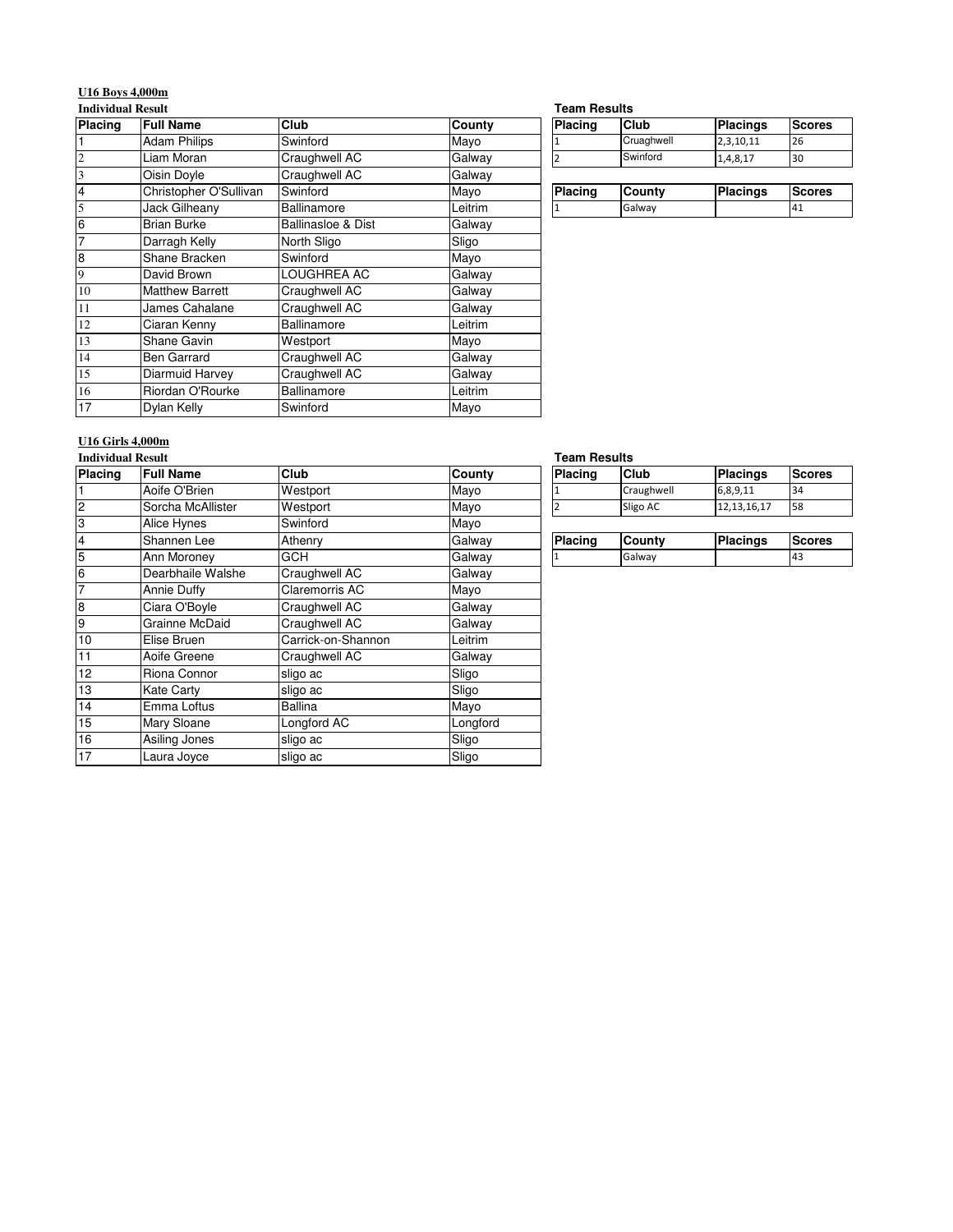# **Boys U18 6,000m**

### **Individual Result**

| Individual Result    |                   |               | <b>leam Results</b> |            |                 |               |
|----------------------|-------------------|---------------|---------------------|------------|-----------------|---------------|
| <b>Full Name</b>     | <b>Club</b>       | <b>County</b> | <b>Placing</b>      | Club       | <b>Placings</b> | <b>Scores</b> |
| Jamie Fallon         | Craughwell AC     | Galway        |                     | Craughwell | 1,2,5,6         | 14            |
| <b>Matthew Moran</b> | Craughwell AC     | Galway        |                     | Sligo      | 7,9,10,11       | 37            |
| William Hynes        | Swinford          | Mayo          |                     |            |                 |               |
| Tadgh McGinty        | Swinford          | Mayo          |                     |            |                 |               |
| Keelan Ryan          | Craughwell AC     | Galway        |                     |            |                 |               |
| Conor Gillen         | Craughwell AC     | Galway        |                     |            |                 |               |
| James Lynch          | sligo ac          | Sligo         |                     |            |                 |               |
| <b>Niall Nerney</b>  | Longford AC       | Longford      |                     |            |                 |               |
| Oisin Harney         | sligo ac          | Sligo         |                     |            |                 |               |
| Thomas Delahunt      | sligo ac          | Sligo         |                     |            |                 |               |
| Declan Martin        | sligo ac          | Sligo         |                     |            |                 |               |
| <b>ANDREW Bell</b>   | <b>ICASTLEBAR</b> | Mayo          |                     |            |                 |               |
| Fergal Gill          | Ballina           | Mayo          |                     |            |                 |               |
|                      |                   |               |                     |            |                 |               |

#### **Team Results**

| Placing | Club       | <b>Placings</b> | <b>Scores</b> |
|---------|------------|-----------------|---------------|
|         | Craughwell | 1,2,5,6         | 14            |
|         | Sligo      | 7,9,10,11       | 37            |

# **Girls U18 4,000m**

# **Individual Result**

| <b>Placing</b> | <b>Full Name</b>     | Club                          | County |
|----------------|----------------------|-------------------------------|--------|
|                | Maebh Brannigan      | <b>GCH</b>                    | Galway |
| $\overline{2}$ | Alanna Lally         | GCH                           | Galway |
| 3              | Michelle Burke       | <b>Ballinasloe &amp; Dist</b> | Galway |
|                | Veronica Burke       | <b>Ballinasloe &amp; Dist</b> | Galway |
| 5              | <b>Kathy Devaney</b> | North Sligo                   | Sligo  |
| 6              | Maedbh Hurst         | <b>Ballinasloe &amp; Dist</b> | Galway |

## **Junior Boys 6,000m**

### **Individual Result**

| Placing | <b>Full Name</b> | Club       | lCountv       |
|---------|------------------|------------|---------------|
|         | John Moroney     | <b>GCH</b> | <b>Galway</b> |

# **Junior Girls 4,000m**

**Individual Result**

| Placing | <b>Full Name</b>      | Club     | <b>County</b> |
|---------|-----------------------|----------|---------------|
|         | Rosie Hynes           | Swinford | Mavo          |
| 2       | <b>ORLA Mulvihill</b> | Sligo Ac | Sligo         |
| 3       | Louise Mulvaney-kelly | Sligo Ac | Sligo         |